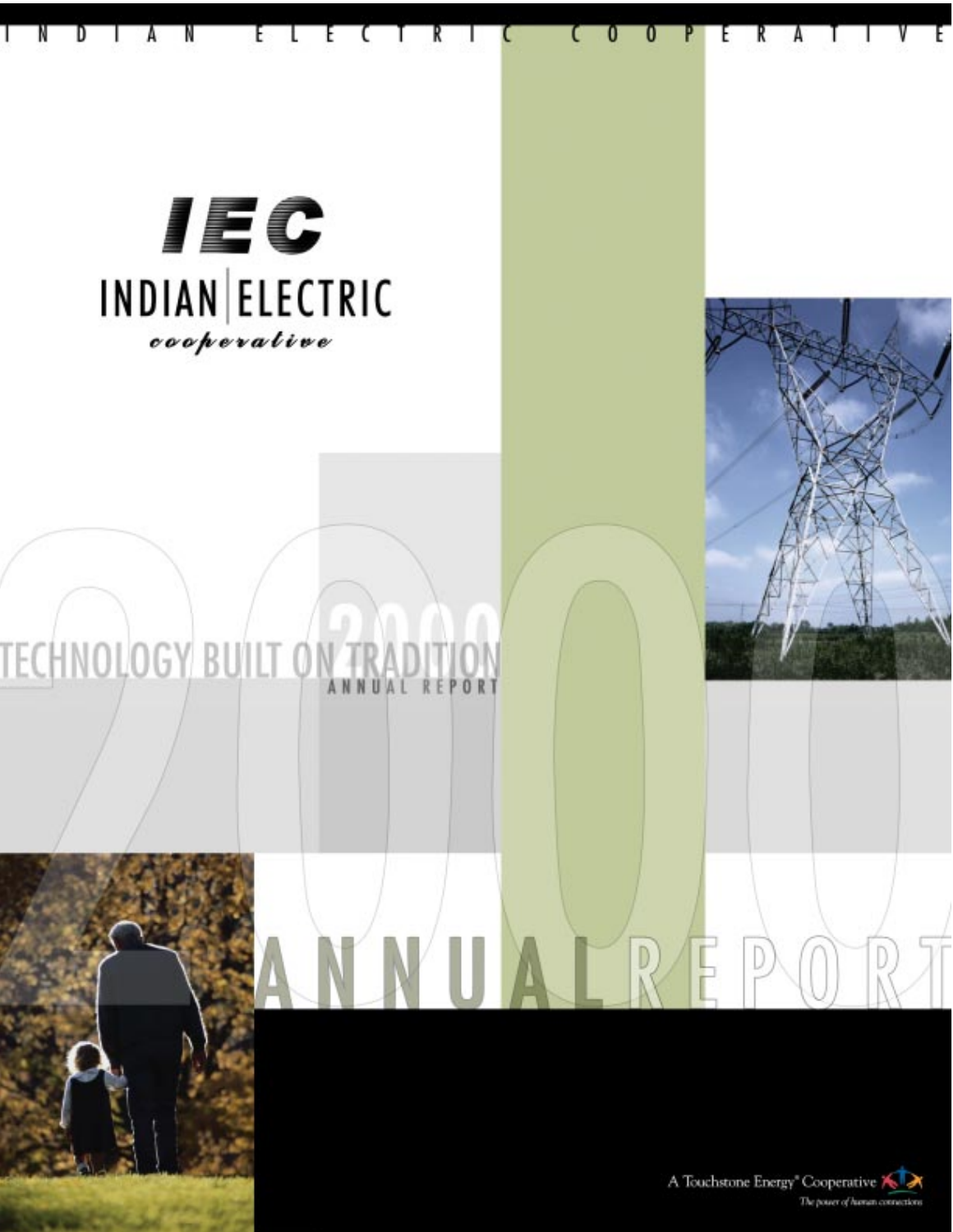![](_page_1_Picture_0.jpeg)

Indian Electric Cooperative is dedicated to enhancing the quality of life of member-owners by promoting a positive economic, political, social and regulatory environment.

### CORPORATE PROFILE

For more than 60 years, Indian Electric Cooperative, Inc. has been dedicated to providing members in north central and northeastern Oklahoma with the best electrical service at the lowest possible price. A consumer-owned, non-profit distribution cooperative, IEC supplies electric service and related products to its members in seven north-central and northeastern Oklahoma counties including Pawnee, Osage, Creek, Payne, Noble, Kay and Tulsa.

Incorporated on August 1, 1939, IEC now provides 12,566 members with service to 18,245 homes and businesses through 3,451 miles of distribution line covering a service territory of 2,500 square miles. IEC employs

75 people and has headquarters in Cleveland, a district office in Fairfax and a warehouse in Pawnee.

IEC is governed by a board of trustees from each of its nine districts. Each trustee serves a three-year term. All cooperative members have equal voting rights and have the opportunity to vote at IECís district and annual meetings.

IEC continues to dedicate time, energy and resources to accomplishing its mission ñ to enhance the quality of life of member-owners by promoting a positive economic, political, social and regulatory environment.

#### SECOND OFFICIAL NOTICE OF 2001 ANNUAL MEETING

Notice is hereby given that the 2001 Annual Meeting of Members of Indian Electric Cooperative, Inc. will be held at 10 a.m. Saturday, October 20, 2001 at the Cleveland High School Gymnasium located in Cleveland, Pawnee County, Oklahoma.

Purpose of the meeting is to act on the following matters;

- 1. Reports of Officers and Trustees;
- 2. Election of trustees of the Cooperative from Districts 3, 6 and 9;
- 3. All other business that may come before the meeting or any adjournments thereof.

Registration for the 2001 Annual Meeting will commence at 8:15 a.m., Saturday, October 20, and the meeting will be called to order at 10 a.m.

**Each membership, whether it is a single membership or a joint membership, shall be entitled to one vote in any matter that may come before the meeting.**

**Memberships other than residential must present a letter on organizational stationery, signed by a recognized official of the organization, indicating the bearer as the official voting representative of the organization. The bearers must present the letters at the time of registration.**

Wanda Foster Secretary, Board of Trustees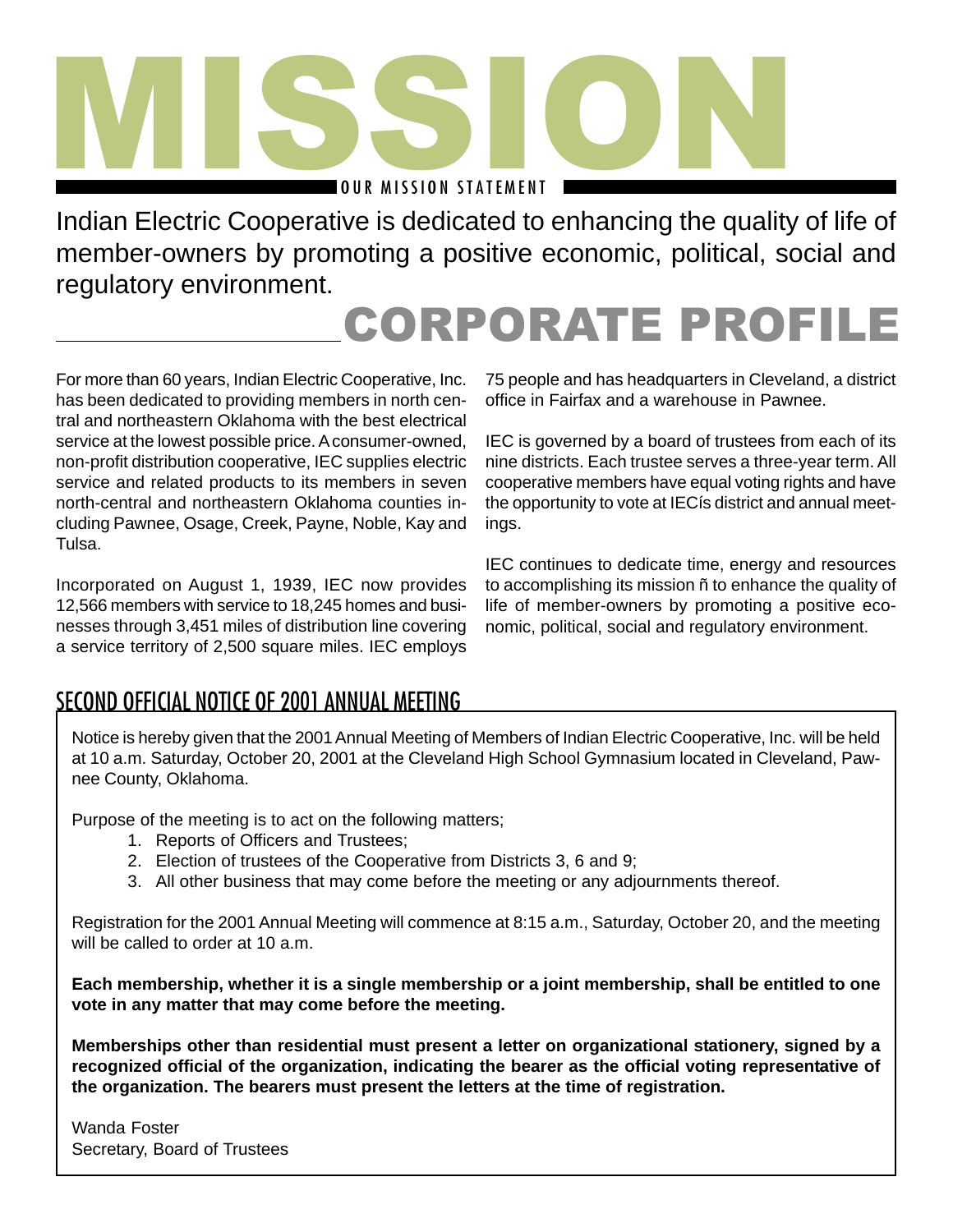## COMMENTARY

## MEMBER **CHANGING INDUST**

#### A MESSAGE FROM YOUR PRESIDENT & GENERAL MANGER.

he issue on the minds of many people concerning the electric industry this year has been the California deregulation fiasco and how deregulation will affect us if and when it is implemented in Oklahoma. Although the future of deregulation in Oklahoma is still unclear and the path Oklahoma will take remains uncertain, Indian Electric Cooperative remains committed to providing our member/owners with reliable, affordable electricity and to making sure that the financial, social, and economic interests of our member/owners are protected. T

Because of the negative results of deregulation in California, Oklahomaís legislators have stepped back to take a better look at deregulation and the measures needed to protect Oklahoma consumers. The last thing we want to do is create a system that is less advantageous for Oklahoma consumers. As a result, the Oklahoma legislature has created the Electric Restructuring Advisory Committee to study the deregulation process.

The committee is currently studying electric transmission issues and the rules necessary for the transmission of bulk power across Oklahoma. Their report is due December 31, 2001.

The group will also study the tax structure in Oklahoma to determine the possibility of doing away with ad valorem tax and replacing it with a gross receipts tax. We want to be sure that through this process, property tax owners and consumers donít receive an added tax burden.

As the committee studies the deregulation issue, the question remains: ìIs customer choice good?î Our answer is: ilt depends on how it will affect you, our member/owners.î You can be sure that through the process of studying deregulation and determining where Oklahoma needs to be, we will make certain that the voices of our rural consumers are heard. Our continued commitment to you is that our employees will work hard to

![](_page_2_Picture_8.jpeg)

![](_page_2_Picture_9.jpeg)

**LeRoy Meyer** *President*

**Terry Jech** *General Manager*

ensure that this organization will stay competitive and that our board will provide the rural infrastructure needed for the well being of our rural consumers.

The bottom-line is that as a cooperative, we are a nonprofit, consumer-owned company that will only survive if our members are protected. Because we are a cooperative, we are not profit-driven, weíre consumer driven. That means our primary focus is on service and cost. One of our major goals is to make certain we maintain an adequate power supply and that the electrical services we provide are reliable and affordable for our member/owners. Weíve worked diligently to control costs. If we do make a profit, it is distributed back to our membership.

Essentially, the cooperative philosophy can be compared with that of a family. Together we provide direction, strength and stability. We work, survive and succeed based on the strength of our cooperative as a whole. The intent ñ our focus ñ is on sticking together. Even through the ups and downs that the world brings and the uncertainty of deregulation, we will take care of each other because thatís the family thing to do.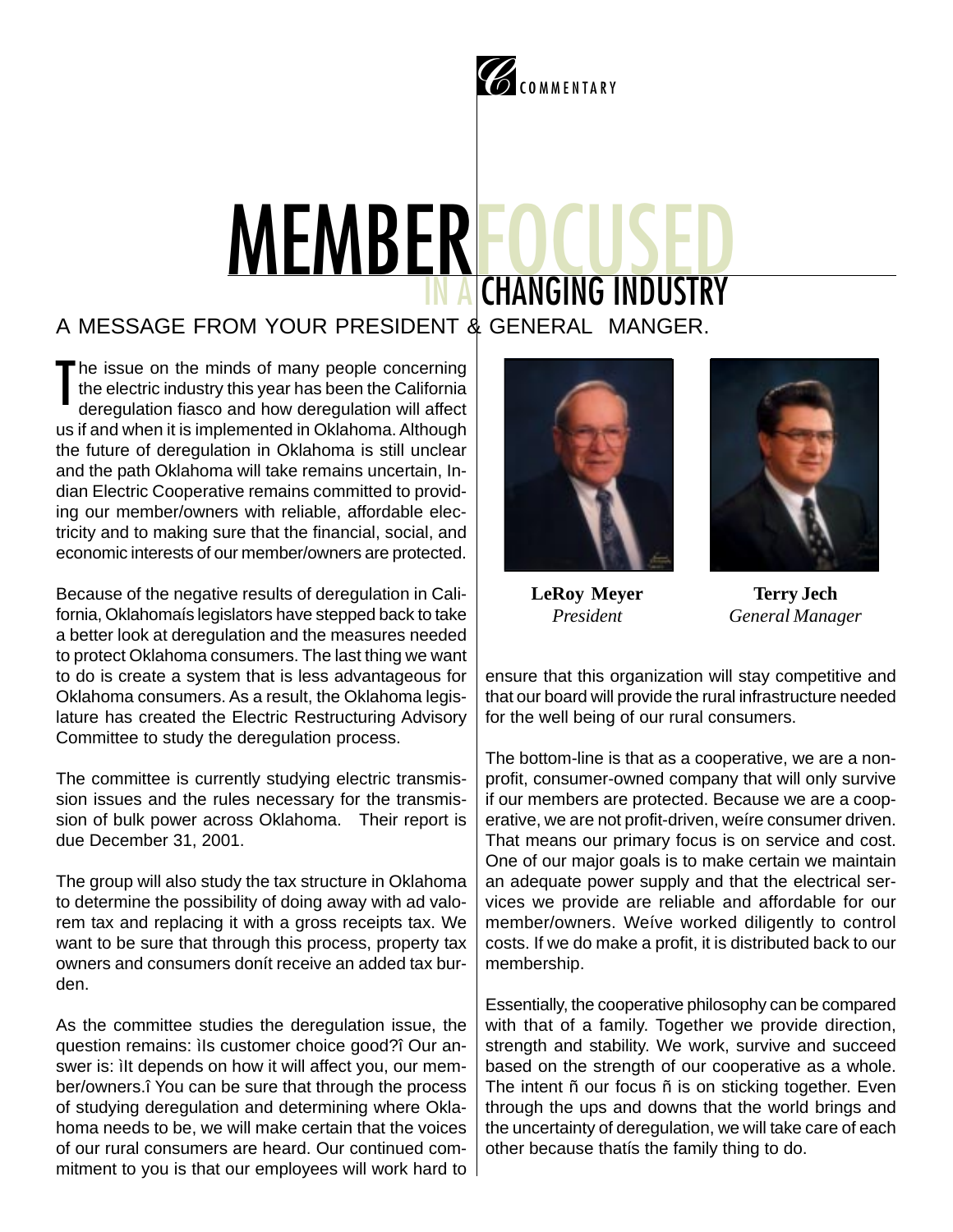![](_page_3_Picture_0.jpeg)

ASSETS

| <b>WHAT WE OWN</b> | Electric plant at original cost                          | \$67,804,390 |                  |
|--------------------|----------------------------------------------------------|--------------|------------------|
|                    | <b>Less Depreciation</b>                                 | \$22,191,844 | \$<br>45,612,546 |
|                    | Cash                                                     |              | 928,855          |
|                    | Investments                                              |              | 14,426,544       |
|                    | <b>Accounts Receivable</b>                               |              | 4,284,766        |
|                    | <b>Materials and Supplies</b>                            |              | 37,133           |
|                    | Prepayments, other accrued assets and<br>deferred debits |              | 959,502          |
|                    |                                                          | <b>Total</b> | \$<br>66,591,346 |
|                    |                                                          |              |                  |

#### LIABILITIES

|               | Long Term Debt-RUS, CFC                     | \$<br>31,782,502 |
|---------------|---------------------------------------------|------------------|
| WHAT WE OWE   | <b>Current Maturities of Long Term Debt</b> | 1,199,635        |
|               | <b>Comsumer Deposits</b>                    | 899,533          |
|               | <b>Accounts Payable</b>                     | 1,557,993        |
|               | <b>Defferred Credits</b>                    | 7,496            |
|               | <b>Other Liabilities</b>                    | 2,655,682        |
| OUR NET WORTH | <b>Membership Fees</b>                      | \$<br>616,715    |
|               | Patronage Capital                           | 26,767,947       |
|               | <b>Other Equities</b>                       | 1,103,843        |
|               |                                             |                  |

**Total \$ 66,591,346**

I am pleased to present the 2000 results for Indian Electric Cooperative. The 2000 financial statements were audited by Baird, Kurtz & Dobson, Certified Public Accountants. In their opinion, the 2000 financial statements present fairly, in all material respects, the financial position and results of operation for Indian Electric in conformity with generally accepted accounting principles.

Manda Sester

Secretary/ Treasurer Board of Trustees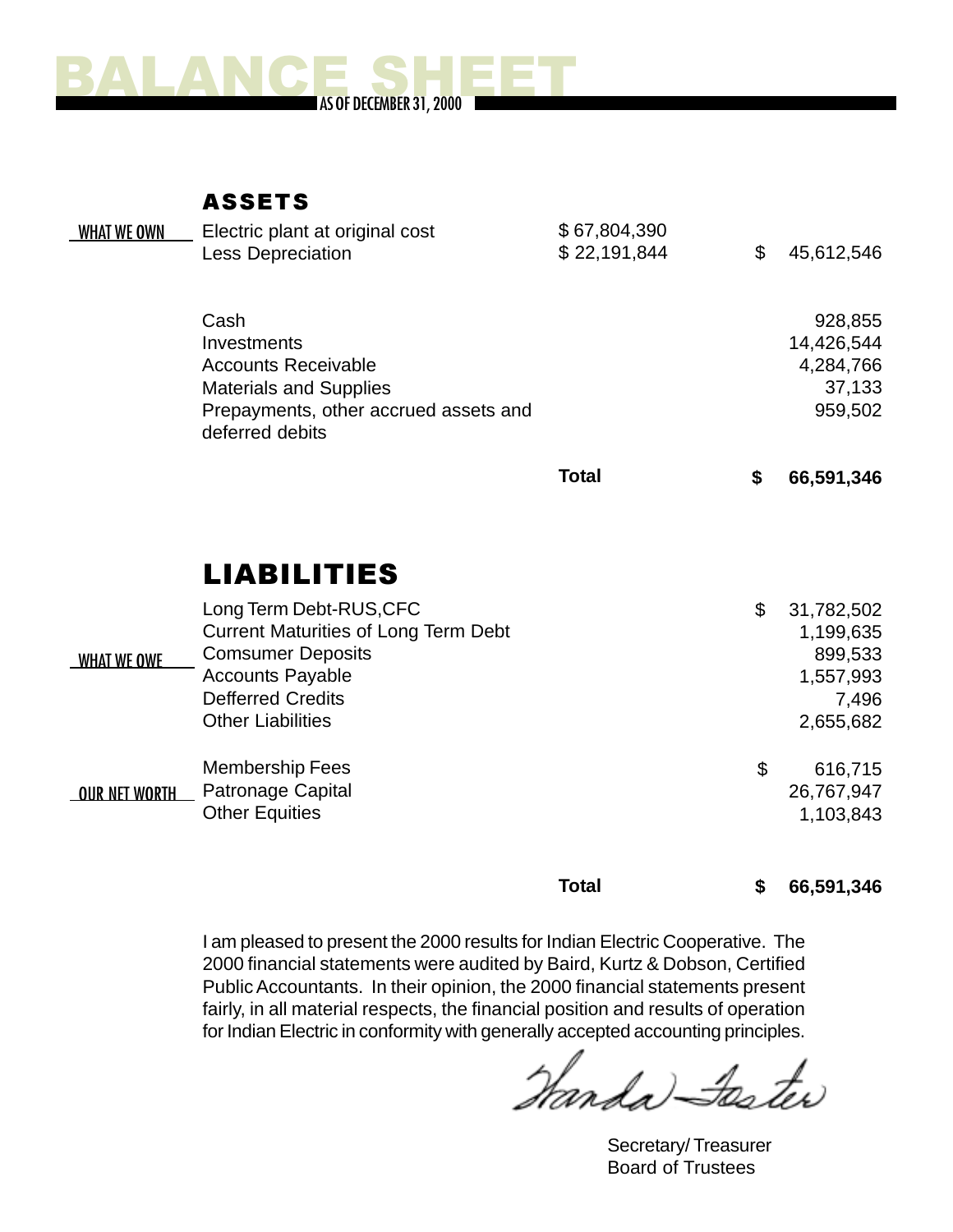## OPERATING REVENUES

|                                                                                                                                                                                                                                    | \$<br><u>1999</u><br>20,748,091                                           | \$<br>2000<br>23,500,965                                                  | <b>WHAT WE TOOK IN</b>                 |
|------------------------------------------------------------------------------------------------------------------------------------------------------------------------------------------------------------------------------------|---------------------------------------------------------------------------|---------------------------------------------------------------------------|----------------------------------------|
| <b>OUR EXPENSES</b>                                                                                                                                                                                                                |                                                                           |                                                                           |                                        |
| Cost of purchased power<br>Distribution expense - Operations<br>Distribution expense - Maintenance<br>Consumer accounts and sales expenses<br>Administrative and general expenses<br>Depreciation and amortization<br><b>Taxes</b> | 11,620,881<br>879,035<br>1,578,454<br>1,401,375<br>1,764,570<br>1,917,699 | 12,101,554<br>956,556<br>2,190,967<br>1,359,830<br>1,852,010<br>1,990,428 | <b>WHERE IT WENT</b>                   |
| Interest expense<br>Other deductions                                                                                                                                                                                               | 1,801,750<br>22,784                                                       | 1,852,351<br>614,856                                                      |                                        |
| <b>Total Cost of Electric Service</b>                                                                                                                                                                                              | \$<br>20,986,548                                                          | \$<br>22,918,552                                                          |                                        |
| <b>OUR MARGINS</b><br>Operating margins                                                                                                                                                                                            | (238, 457)                                                                | 582,413                                                                   |                                        |
| Non-operating margins<br>Other capital credits                                                                                                                                                                                     | 691,422<br>543,276                                                        | 692,006<br>579,224                                                        | <b>WHAT WE HAVE LEFT</b>               |
| <b>Total Operating and</b><br><b>Non-Operating Margins</b>                                                                                                                                                                         | \$<br>996,241                                                             | \$<br>1,853,643                                                           |                                        |
| Patronage capital - beginning of year                                                                                                                                                                                              | \$<br>25,220,430                                                          | \$<br>25,206,334                                                          |                                        |
| <b>Total margins</b>                                                                                                                                                                                                               | \$<br>996,241                                                             | \$<br>1,853,643                                                           | <u>CHANGES IN</u><br>PATRONAGE CAPITAL |
| Retirement of capital credits<br>Transfer to other equities                                                                                                                                                                        | (990, 337)                                                                | (292, 030)                                                                |                                        |

#### PATRONAGE CAPITAL - END OF YEAR

\$ 25,206,334 \$ 26,767,947

STATEMENT OF OPERATIONS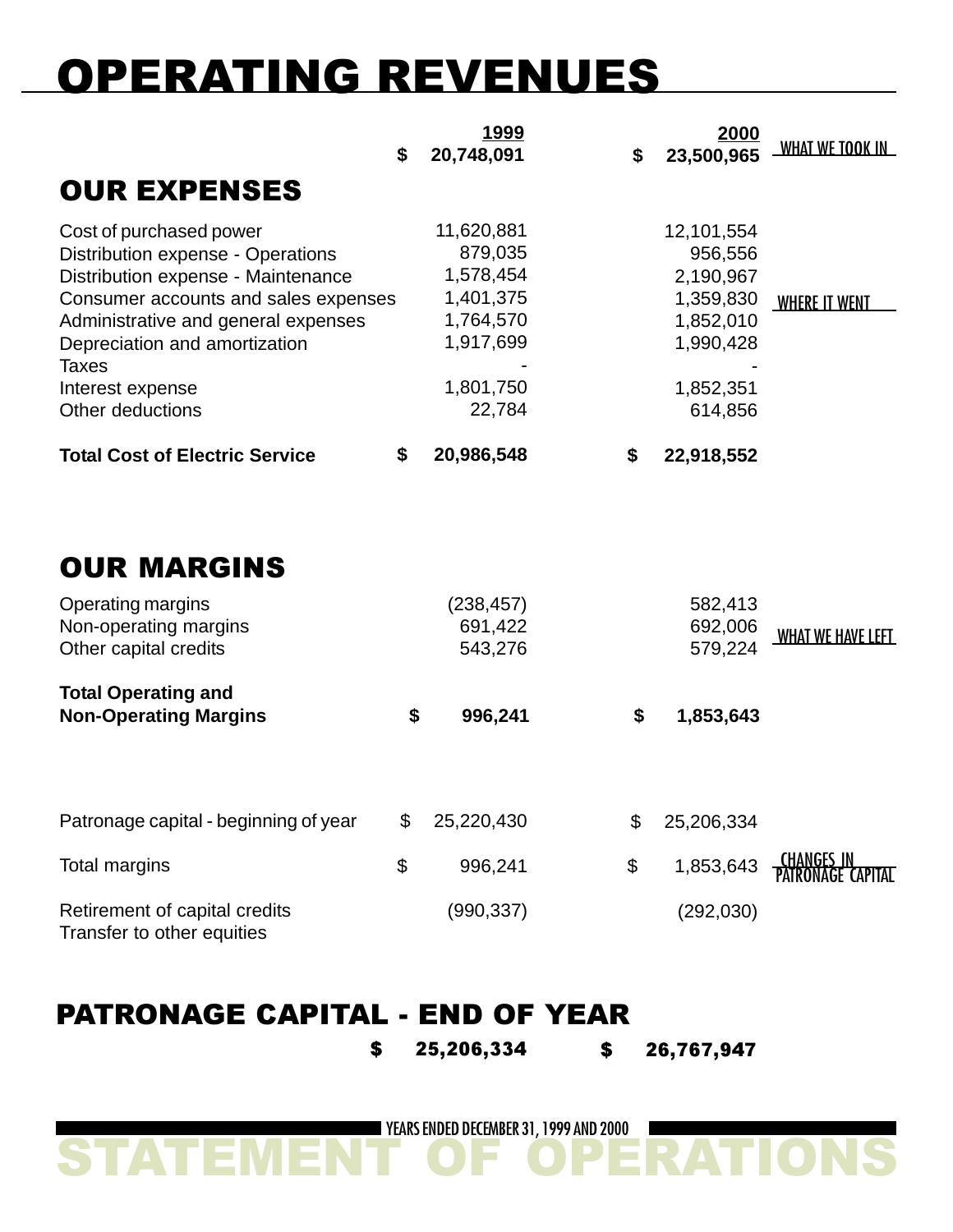#### Operation Round-Up Balance Sheet

December 31, 1999 and 2000

|                           | 2000        | 1999        |
|---------------------------|-------------|-------------|
| Assets                    |             |             |
| Cash                      | \$74,044.67 | \$70,077.13 |
| Receivable                | \$3,808.93  | \$3,961.37  |
|                           | \$77,853.60 | \$74,038.50 |
| <b>Fund Balances</b>      |             |             |
|                           |             |             |
| General                   | \$72,778.81 | \$67,693.53 |
| Reserved for Encumbrances | \$5,074.79  | \$6,344.97  |
|                           | \$77,853.60 | \$74,038.50 |

#### Statement of Changes in Fund Balances

Years ended December 1999 and 2000

| Additions:                              |             |             |
|-----------------------------------------|-------------|-------------|
| Endowments                              | \$46,482.54 | \$47,002.75 |
| <b>Investment Income</b>                | \$3,628.44  | \$3,237.52  |
|                                         | \$50,110.98 | \$50,240.27 |
| <b>Grants and Endowments:</b>           |             |             |
| Fire and Police Agencies                | 2,560.00    | 1,525.00    |
| <b>Educational Organizations</b>        | 5,200.00    | 4,000.00    |
| <b>Religious Organizations</b>          | 2,488.00    | 249.00      |
| <b>Health Care Organizations</b>        | 1,800.00    | 2,000.00    |
| <b>Civic Organizations</b>              | 2,513.52    | 11,534.16   |
| <b>Public Libraries</b>                 | 0.00        | 0.00        |
|                                         | 14,561.52   | 19,308.16   |
| Special Assistance to Individuals:      |             |             |
| Food and Household Staples              | 1,020.00    | 947.35      |
| Shelter, Dwelling & Auto Assistance     | 23,613.96   | 20,298.65   |
| <b>Medical and Dental Care</b>          | 1,379.87    | 3,064.38    |
| Clothing                                | 0.00        | 0.00        |
| Home Improvements                       | 3,319.92    | 1,578.75    |
|                                         | 29,333.75   | 25,889.13   |
| <b>Total Program Services</b>           | 43,895.27   | 45,197.29   |
| <b>Management and General Expenses:</b> |             |             |
| Telephone                               | 0.00        | 0.00        |
| Travel ñ Vehicle Reimbursement          | 1,150.41    | 1,156.41    |
| Miscellaneous                           | 0.00        | 7.50        |
| Postage                                 | 75.20       | 16.60       |
| <b>Office Supplies</b>                  | 0.00        | 61.99       |
| Audit Fees and Tax Preparation          | 1,175.00    | 1,175.00    |
|                                         | 2,400.61    | 2,417.50    |
| <b>Total Expenditures</b>               | 46,295.88   | 47,614.79   |
| Increase in Fund Balances               | 3,815.10    | 2,625.48    |
| Fund Balance, Beginning of Year         | 74,038.50   | 71,413.02   |
| Fund Balance, End of Year               | 77,853.60   | 74,038.50   |

![](_page_5_Picture_6.jpeg)

*Operation Round-Up is a community service program, voluntarily funded by members of Indian Electric Cooperative.*

Participating co-op members allow IEC to ìround-upî their monthly electric bills to the higher dollar and use the funds to assist individuals or groups within the co-opís service area. The memberís average yearly cost is between \$6 and \$10.

A board separate from the coop board, the IEC Foundation, administers the funds. The IEC Foundation, Inc. has donated more than \$200,000 to community programs, organizations, individuals, and families since IEC launched Operation Round-Up in 1994.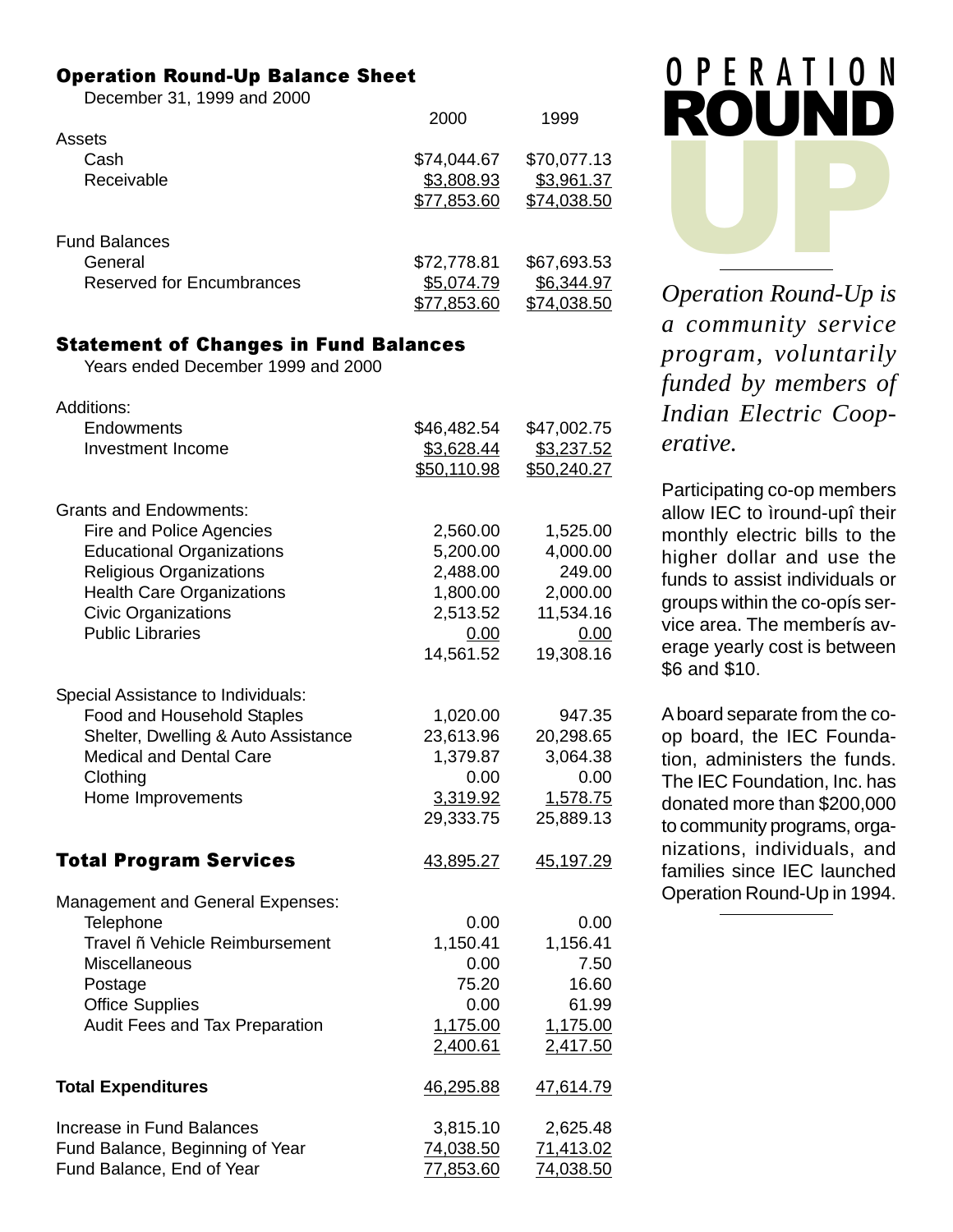#### 2000 ANNUAL MEETING

# ANNUAL MEETING MINUTES

The Annual Meeting of Members of Indian Electric Cooperative, Inc. was held at the Cleveland High School Multi-Purpose Room and Gymnasium on Saturday, October 21, 2000. At approximately 10 a.m., LeRoy Meyer, President of the Board of Trustees, called the meeting to order.

Mr. Meyer welcomed all members to the 61<sup>st</sup> Annual Meeting and opened with several prize drawings. He then introduced members of American Legion Post #3 who led a salute to the flag of the United States. Dr.

Gene Perry, Minister of the Westport Baptist Church of Cleveland, delivered the invocation.

Dale Norrid, Mayor of the City of Cleveland, was introduced and welcomed visitors to Cleveland.

Mr. Meyer introduced Wanda Foster, Secretary of the Board, and advised that Mrs. Foster would serve as Secretary of the Annual Meeting. Mr. Meyer con-

ducted additional prize drawings and then turned the meeting over to Mr. Greg Fielding, Vice-President of the Board, who introduced honored guests and visiting Cooperative representatives as well as other members of the Board of Trustees.

Wanda Foster, Secretary of the Board of Trustees, informed that the membership of the Cooperative currently has 12,509 members and the Bylaws require that five percent of the members must register their attendance in order to constitute a quorum and have a legal meeting. She reported that 549 had registered by 10:00 a.m.; however the required quorum had not been established.

On September 7, 2000, a true copy of the official Notice of the Annual Meeting of Members for 2000 was mailed

2001 Annual Meeting to be held at Cleveland High School on Saturday, October 20.

to all members in accordance with the Bylaws of the Cooperative.

Mrs. Foster then called for any additions or corrections to the minutes of the 1999 Annual Meeting. There were no additions or corrections and on motion duly made and seconded, the minutes of the 1999 Annual Meeting of Members were declared approved as written.

The next order of business was the election of Trustees to the Cooperativeís Board to represent Districts 2, 5

> and 8 for the next three years. Richard Burt, Corporate Counsel, explained the results of district meetings held, stating there was no quorum at any of the three. He then called for a motion for re-election by acclamation. Such motion was made, seconded and carried. Mike Spradling will represent District 2; Wanda Foster will represent District 5; and Greg Fielding and Gary Moore will represent District 8, all for threeyear terms.

> President LeRoy Meyer conducted

prize drawings and then turned the meeting over to General Manager Terry M. Jech. Mr. Jech introduced guest speaker, Mr. Larry Watkins, General Manager of Oklahoma Association of Electric Cooperatives. Mr. Watkins gave an informative talk on upcoming deregulation and restructuring, pointing out how Oklahoma and other states could be affected and how we are preparing.

Mr. Jech then made a presentation to the membership, briefly covering the financial operation of the Cooperative, and answered questions from the audience.

President LeRoy Meyer conducted more prize drawings with the grand prize presented at the conclusion.

There being no further business, the 2000 Annual Meeting of Members adjourned.